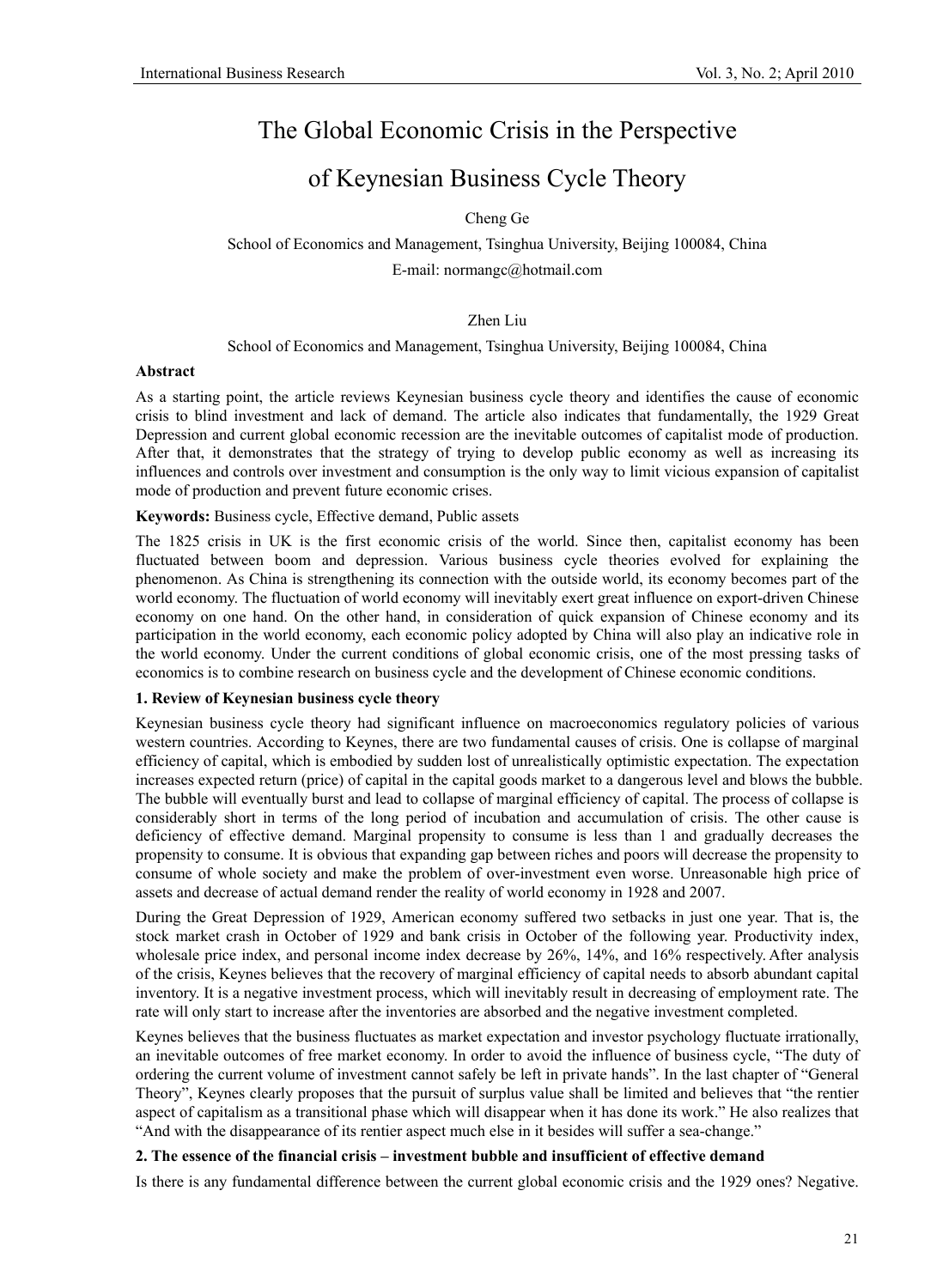Loose regulation of US financial sector and the uncontrolled development of sub-prime mortgage and other financial derivatives with high risks are the superficial origination of the crisis. When the bubble in US real estate market bursts, systematic risks in the financial sector emerge. However, the deep cause of the crisis is capitalism itself. It is the inevitable outcomes of rapid development of capitalism and vicious expansion of capital rather than an accident.

On one hand, as the rapid development of global productivity and unbalanced distribution of income, a large portion of capital accumulated is controlled by a few people. These capitals are looking for new investment channel to generate new profit, thus large amount of international hot money, such as hedge fund, actively participates in the global market and flows rapidly in the international financial market. The hot money directly or indirectly causes a series of financial crises worldwide since 1990s, especially the Asian financial crisis. Under such conditions, many countries adopt strict regulations for preventing the free flow of hot money. Thus, a lot of international financial capital, including the hot money, flow back to US. It may not be a bad news for US facing double deficient in trade and revenue. However, the inflow of hot money generates the bubble of technology stock. The bubble of technology stocks bursts in 2000. After that, 911 attack occurs. These events are the indirect cause of today's crisis. America adopted an expansive fiscal and monetary policy for dealing with recession induced by technology stock and supporting huge military expenditure for anti-terrorism war and Iraqi war. A series of measures like lowering interest, increasing money supply, huge amount of deficit boomed the economy and debt of America at the same time. The over-supply of US dollars worldwide increased the global financial capital rapidly and abnormally. In terms of futures market, trade volume of futures and options exchanged in US was about 0.63 billion contracts in 1998 while in 2007, was up to 3.2 billion contracts, increasing by more than 500%. Over the past ten years, in Chicago Board of Trade for corn and wheat and New York Mercantile Exchange for crude oil, number of large dealers required to report positions increased by 43%, 116%, and 74% respectively. According to the data published by Commodities Futures Trading Commission, in the foreign exchange market, daily trade volume was about 1.4 trillion US dollars in 2001, while in 2007, the volume was more than 3 trillion US dollars, increasing by more than 200% over just 6 years.

On the other hand, according to the data published by International Monetary Fund in 2007, national income of richest country in the world (44500 US dollars of Luxembourg) was more than 445 times of that of the poorest country (100 US dollars of Burundi). Although it is an extreme example, according to a research of World Bank, in terms of purchasing power parity, world Gini coefficient was 0.619, 0.652, 0.642, and 0.652 for 1998, 1993, 1998, and 2002 respectively. This means that in terms of purchasing power parity, 50.4% of world wealth is possessed by 90% world population while richest 10% of population possesses other 49.6% of wealth. In terms of exchange rate to US dollars, the richest 5% possesses 45% wealth; the richest 10% possesses 67.5% wealth, while the poorest 5% and 10% possess only 0.15% and 0.45% of wealth respectively. In the comparison of Germany and other lower income countries, the income of poorest 5% of Germany was greater than that of 77% world population and that of 5% of richest population in India and a few richest in Sri Lanka for the year 2002. In Brazil and China, the income of one thirds and one-fourth richest population are comparable to that of the poorest 5%. Such huge gap between the rich and poor will inevitably result in the decrease of effective demand.

In summary, it is impossible for market real demand to satisfy that of capital investment in the condition of over expansion of capital and decrease of effective demand. The nature of international financial capital is to pursuit profit restlessly. It is the driving force of financial derivatives innovation and the source of derivatives with high leverage and high risk. Such innovation is far beyond the fundamental production and supply and demand, large amount of over investment will generate a blind optimistic mode in the financial market. Under the conditions, expectation of capital return will totally exceed the actual price of capital. In the end of 2007, a downturn in the US real estate market eventually caused the collapse of marginal efficiency of capital in the financial sector the crash of stock market with faster speed and stronger destructiveness than that of 1929.

#### **3. Public ownership – policy recommendation for tackling crisis**

How should we curb the economic recession and absorb over investment in the boom period while encourage consumption? Actually, neither to increase interest rate and curb the inflation of capital, nor to limit investment to block the source of world economy turbulence is the correct answer to the question. Based on the assumption that "irrational private investment is the root cause of crisis", we shall adopt policies to increase consumption and to socialize investment.

First, we shall adopt bolder measures, especially distribution and redistribution measures, to increase consumption. The governments of many countries and regions have adopted the policies that range from distribution of coupon to supporting local service industries to stimulate household consumption. However, these